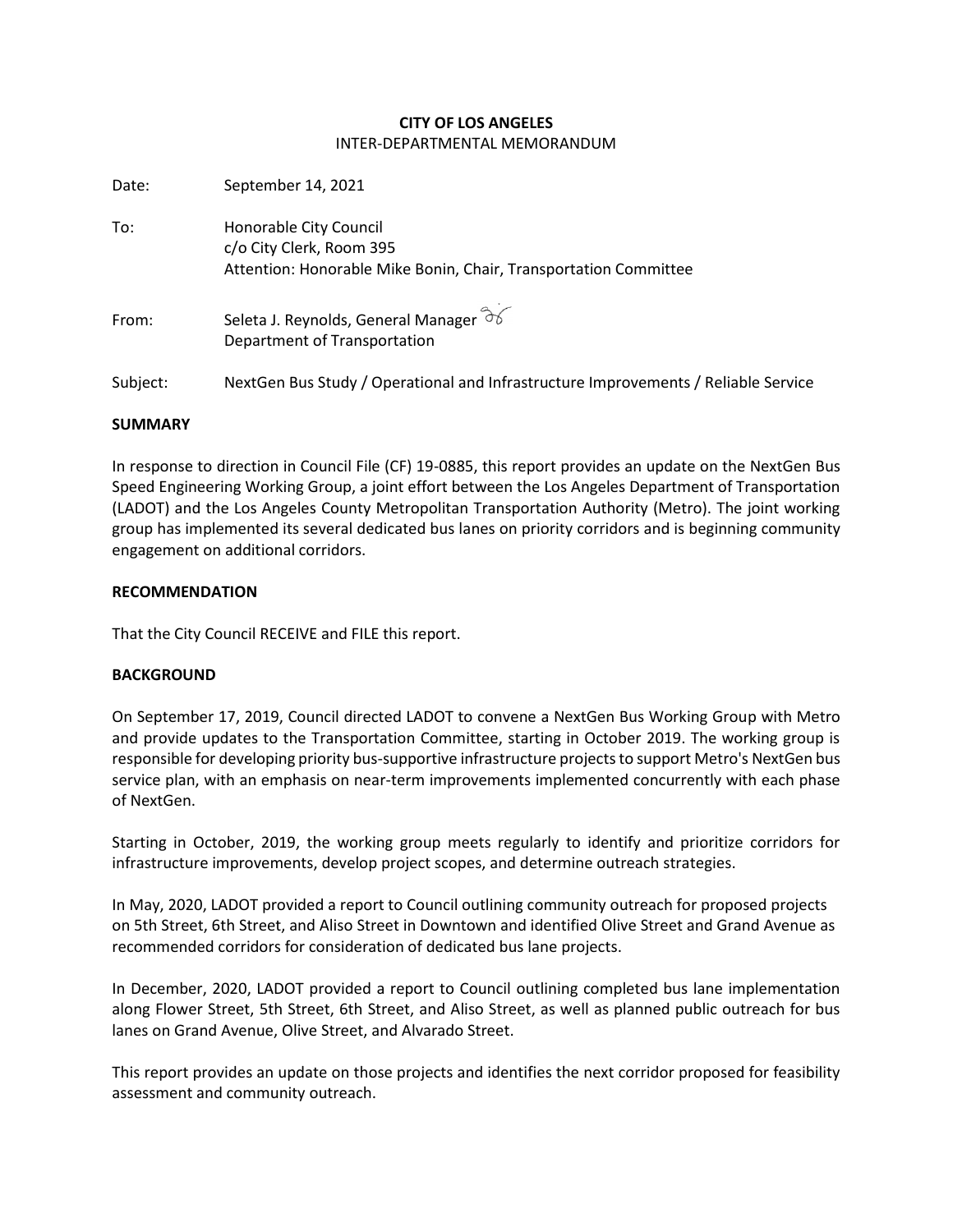#### **DISCUSSION**

Competitive and convenient mobility options, including fast and reliable bus service, are critical to achieve the City's Green New Deal goals. Bus speed and reliability remains especially important during the Safer at Home order as more frequent service and shorter travel times can accommodate better social distancing for essential workers who rely on transit to connect them to jobs and services.

Our primary tool to improve bus speed and reliability is dedicated bus lanes that allow buses to transport their passengers (average 80 per vehicle) free of congestion (average one per vehicle). To implement initial projects quickly with low capital costs, the working group has focused on corridors with existing peak-hour travel lanes that can be converted to part-time dedicated bus lanes.

Initial bus speed improvement infrastructure prioritized Downtown Los Angeles, where a significant portion of bus routes begin and end, demand is highest, and service is most frequent. Phase 1 improvements focused on Downtown LA are still underway, but LADOT, in partnership with Metro, has successfully implemented dedicated bus lanes on 5th Street, 6th Street, and Aliso Street. An existing pilot bus lane on Flower Street saw bus speed, reliability, and ridership improve, and Metro subsequently filed a Notice of Exemption to make the bus lane permanent.

Since the December 2020 report, the following projects are on-going:

#### Phase 1: Downtown Los Angeles

#### *5th Street Bus Queue Jumper*

In coordination with the Bureau of Street Services (StreetsLA) ADAPT resurfacing program, LADOT installed the bus and bike lanes on 5th and 6th streets in June, 2020. To further the improvements of the 5th Street dedicated bus lane, the technical working group identified the intersection at Flower Street and 5th Street for a bus queue jumper to provide buses a dedicated signal phase to safely and efficiently merge to the left ahead of freeway traffic to make their way towards Westlake and Koreatown. Although initially expected in Spring 2021, the queue jumper will be implemented in 2022 in coordination with on-going construction associated with the Regional Connector.

#### *Olive Street and Grand Avenue*

In May 2020, LADOT reported that the Working Group identified Olive Street and Grand Street as high bus frequency corridors that would benefit from a dedicated bus lane. In coordination with StreetsLA's ADAPT resurfacing program, LADOT designed and relocated the existing bike lanes on Olive and Grand streets to the left side of the roadway to reduce conflicts with transit and allow for future bus lanes. The joint working group has since conducted outreach to affected stakeholders and anticipates implementing this bus lane couplet by November 2021. Additional detail about this project is in the attached Metro report.

#### Phase 2: Citywide bus speed and reliability improvements

#### *Alvarado Street*

The working group assessed the feasibility of bus lanes on Alvarado Street between 7th Street and Sunset Boulevard and conducted outreach related to converting existing peak hour travel lanes to dedicated bus lanes that operate Monday - Friday from 7:00 - 10:00 am Southbound and 3:00 - 7:00 pm Northbound. LADOT implemented the bus lanes on Alvarado Street between 7th Street and the 101 Freeway in June 2021. Before extending the bus lanes further north, Metro submitted an encroachment permit to Caltrans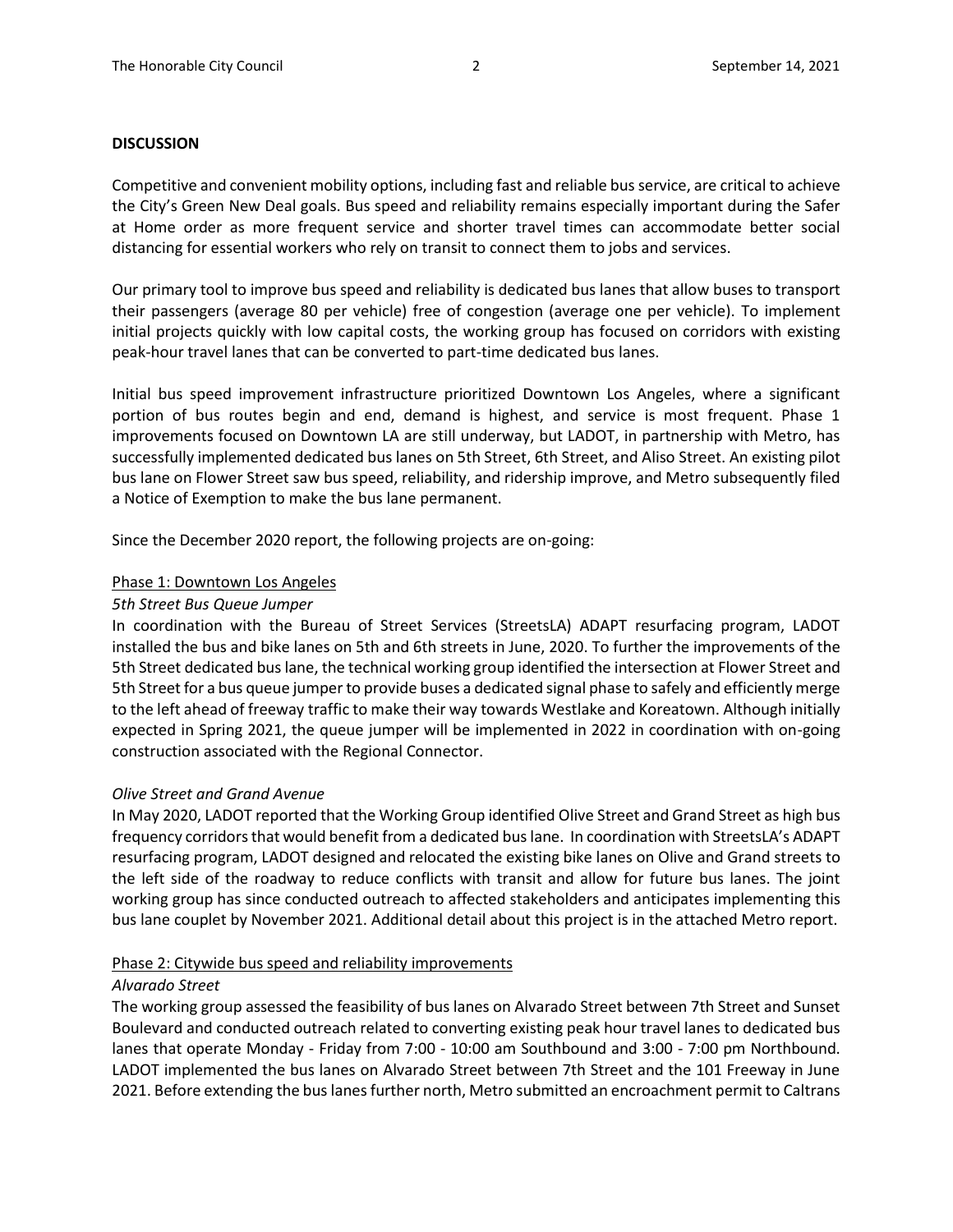to allow bus lane striping along Caltrans right-of-way. Installation of the northern segment is expected in November 2021.

### *La Brea Avenue*

The technical working group will study the feasibility of dedicated bus lanes on La Brea Avenue between Sunset Boulevard and Coliseum Street. This is the working group's longest proposed project to date, spanning nearly six miles of La Brea that crosses three Council Districts and the City of West Hollywood.

The proposed project converts existing peak hour travel lanes to dedicated bus lanes that operate Monday - Friday from 7:00 - 10:00 am and 3:00 - 7:00 pm. Converting the existing peak-hour lanes on La Brea will double the frequency of bus arrivals and provide significant time savings on every trip. It will better connect residents to the Metro E (Expo) Line, the eventual Metro D (Purple) Line, and services along La Brea. In addition to improving bus service for riders, dedicated bus lanes reduce conflicts between vehicles and improve pedestrian safety.

Based on sociodemographic ridership information collected by Metro along the corridor, nine in ten riders on La Brea are people of color, three in four do not own a car and rely on bus service, and four in ten live below the poverty line. Improved service is critical to serve the city in an equitable way.

The proposed project extends existing no parking limits by one hour and maintains loading zones, existing parking, and ADA parking throughout the rest of the day and on weekends. The working group anticipates beginning community outreach for the proposed La Brea dedicated bus lanes in October 2021. Throughout the project design and community outreach process, the working group will identify opportunities to further improve pedestrian safety, lighting, and mobility for all road users and will coordinate with the Complete Streets Program. Additional detail about this project is available in the attached Metro report.

### Next Steps

The Working Group will continue meeting to identify the next phase of corridors and appropriate treatments based on bus service frequency, demand, and existing traffic volumes, and identify the next phase of priority corridors and treatments in its next report.

### **FINANCIAL IMPACT**

There is no fiscal impact associated with this report.

SJR:mr attachment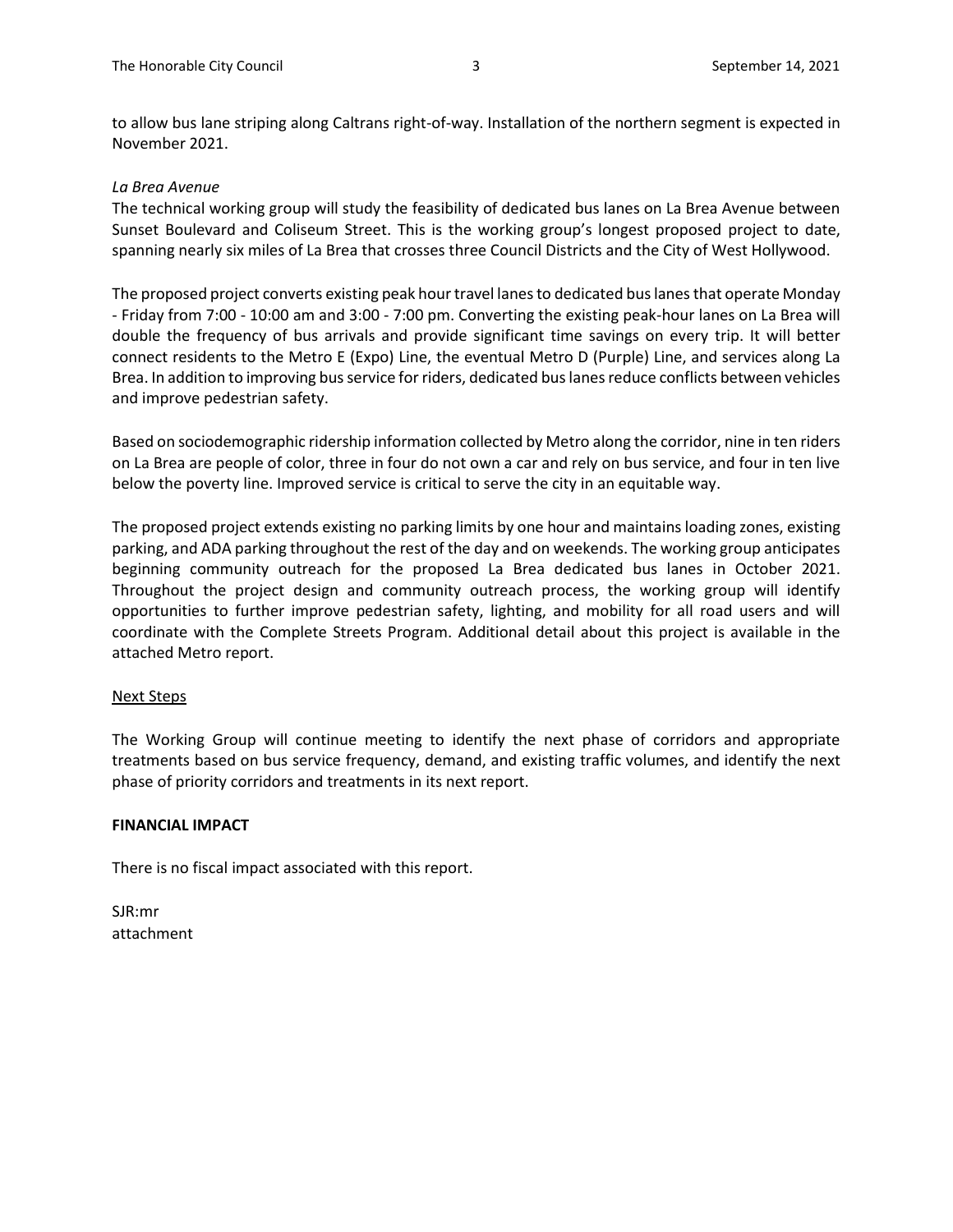Los Angeles County Metropolitan Transportation Authority One Gateway Plaza 3rd Floor Board Room Los Angeles, CA



**Board Report**

**File #:** 2021-0539, File Type: Informational Report **Agents Agenda Number:** 26.

## **OPERATIONS, SAFETY, AND CUSTOMER EXPERIENCE COMMITTEE SEPTEMBER 16, 2021**

### **SUBJECT: MOTION 22.1: NEXTGEN BUS SPEED ENGINEERING WORKING GROUP STATUS UPDATE**

# **ACTION: RECEIVE AND FILE**

### **RECOMMENDATION**

RECEIVE AND FILE the status report in response to Motion 22.1 entitled NextGen Bus Speed Engineering Working Group (July 2019).  This update provides details regarding a technical working group appointed by Metro and its efforts to coordinate with a complementary group from the Los Angeles Department of Transportation (LADOT) to develop a work program to improve bus priority and assess the need to coordinate with other jurisdictions and municipal operators.

### **ISSUE**

In July 2019, the Board approved Motion 22.1 entitled NextGen Bus Speed Engineering Working Group as part of the NextGen Service Concept.  This motion requests the following:

- A. Develop a list of priority bus supportive infrastructure projects needed to support the NextGen bus service plan, with an emphasis on near-term improvements that can be implemented concurrently with each phase of NextGen;
- B. Form a NextGen Bus Speed Engineering Working Group co-chaired by the Metro CEO and the General Manager (GM) of the Los Angeles Department of Transportation (LADOT), or their designees, and establish a regular meeting schedule, at least monthly;
- C. Assess the need for coordination with additional local jurisdictions and municipal operators where bus delay hotspots exist; and
- D. Report back to the Operations, Safety and Customer Experience Committee on the above in April 2020, and quarterly thereafter.

This report provides a status update as of FY22 Q1 on the response to Motion 22.1.

### **BACKGROUND**

In July 2018, the Board adopted Motion 38.1, endorsing travel speed, service frequency, and system reliability as the highest priority service design objectives for the NextGen Bus Study. These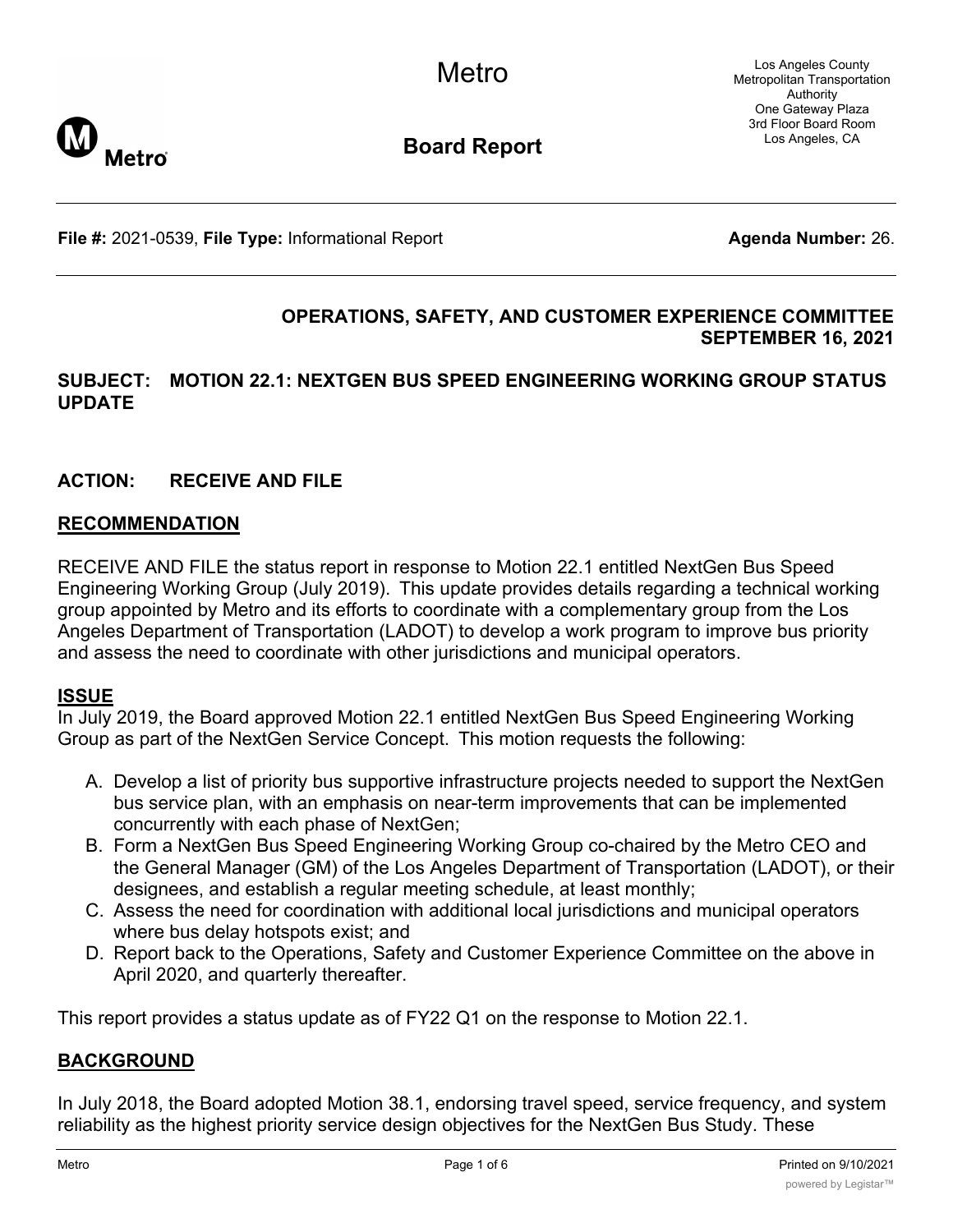objectives were incorporated into the NextGen Regional Service Concept (Attachment A) approved by the Board in July 2019, which provides the framework for restructuring Metro's bus routes and schedules.

Concurrent to the approval of the NextGen Regional Service Concept, the Board also approved Motion 22.1: Engineering Working Group (Attachment A), which provides direction to staff to establish a partnership between Metro and LADOT to identify, design, fund and implement transit supportive infrastructure to speed up transit service as part of the NextGen Bus Plan.

The Metro CEO appointed a Technical Working Group focused on identifying, planning, designing and implementing bus speed and reliability improvements. Metro Service Planning, in close partnership with LADOT's equivalent technical team, consisting of Traffic Operations, Active Transportation, Vision Zero, and Transportation Planning Groups, hasbeen meeting regularly (every 2-4 weeks) to ensure ongoing coordination and advancement of the program. Additional Metro departments (e.g. Communications, Planning, OMB, OEI, Program Management, Security), as well as other municipal traffic departments and transit operators, will be engaged as needed when specific projects have been defined and advanced towards design and implementation.

An External Affairs Working Group was also established as a subcommittee of the Technical Working Group. It is comprised of staff from Metro Community Relations, LADOT External Affairs, StreetsLA, the Los Angeles Mayor's Office, Metro Board Staff, and Metro Service Planning. Their work focuses on coordinating to communicate with and prepare communities for coming improvements, including identifying and addressing potential impacts, and coordinating outreach and engagement efforts for these projects.

At major milestones and as needed, the Technical Working Group will report on progress to the Metro CEO and LADOT's GM, and/or their designees, to seek direction on goals and objectives of the Technical Working Group, as well as policy guidance on balancing priorities for roadway and curb space.

# **DISCUSSION**

Since the last update provided to the Board on January 21, 2021, the Technical Working Group has met regularly on the following:

### Alvarado Street Bus Priority Lane

In partnership with LADOT and Caltrans, the Technical Working Group began repurposing the peak hour, curbside mixed flow lane into a bus priority lane on Alvarado Street from  $7<sup>th</sup>$  Street to Sunset Boulevard.

- · LADOT segment between Westlake/MacArthur Park B/D Line (Red/Purple) Station and US-101 Freeway was completed in June 2021
- · Remaining Caltrans segment between US-101 Freeway and Sunset Boulevard is expected to be completed by October 2021, pending Caltrans approval of the projects encroachment permit application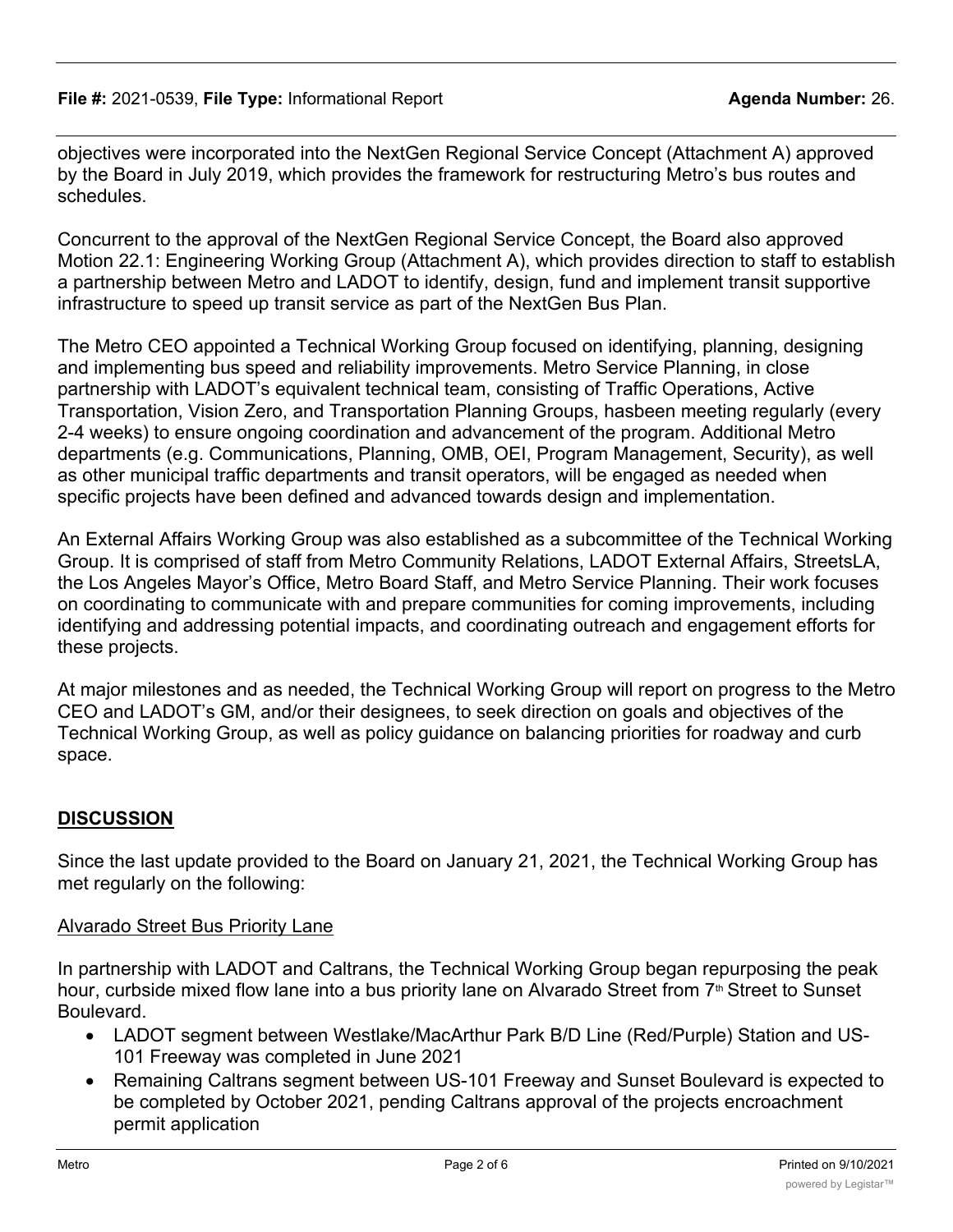- · Community outreach was conducted from January through June 2021, including a rider engagement effort on Line 200 and at the Westlake/MacArthur Park Station in early March, a virtual community meeting held on March 17, 2021, an additional round of rider engagement on Line 200 and at the Westlake/MacArthur Park Station in late May, and construction outreach to area businesses and stakeholders in June
- · Significant equity benefits for transit riders on Alvarado Street (includes data from the Fall 2019 Customer Survey for Line 200 riders)
	- o Over 12,000 boardings per weekday (pre-COVID) on Alvarado
	- $\circ$  94% of bus riders on Alvarado do not own or have access to a car and therefore rely on Metro bus service
	- $\circ$  77% of bus riders on Alvarado use Metro bus service at least five days per week
	- $\circ$  63% of bus riders on Alvarado are below the poverty line
	- o 96% of bus riders on Alvarado are people of color (POC)
- · Metro will be evaluating benefits and tradeoffs of this project once the remaining Caltrans segment is completed
- · There are no significant issues to report following the installation of the current segment

# Grand Avenue & Olive Street Bus Priority Lanes

In May 2020, LADOT reported that the Working Group identified Grand Avenue (southbound) and Olive Street (northbound) as high frequency bus corridors that would benefit from bus priority lanes. In coordination with StreetsLA's ADAPT resurfacing program, LADOT designed and relocated the existing bike lanes on both one-way corridors to the left side of the roadway to reduce conflicts with transit and allow for future bus priority lanes.

- · Project expected to be completed by December 2021
- · Community outreach began in early August 2021, and included a rider engagement and survey effort on various high-ridership bus lines along Grand Av and Olive St during the week of August 23<sup>rd</sup>, a virtual community meeting held on August 31, 2021, and continued outreach to key stakeholders and bus riders in preparation of project installation
	- Strong support from 328 in-person surveyed Metro bus riders along these corridors:
		- $\circ$  86% ride a bus along this corridor regularly (at least weekly or daily)
		- o 7 in 10 riders experience traffic delays on Grand Av or Olive St
		- o Nearly every rider stated that having a more reliable trip time along this corridor would encourage them to use the bus more
- · Proposed hours are weekdays between 7:00 AM 7:00 PM
- · Typically, over 60 buses per hour use either Grand Avenue or Olive Street, which equates to one bus every minute
- · Significant equity benefits for transit riders on Grand Avenue and Olive Street (includes data from the Fall 2019 Customer Survey for riders on bus lines that use Grand Av and Olive St)
	- o Over 120,000 boardings per weekday (pre-COVID) on Metro lines that serve Grand Ave and Olive St
	- $\circ$  51% of bus riders on Grand/Olive are below the poverty line
	- o 80% of bus riders on Grand/Olive are people of color (POC)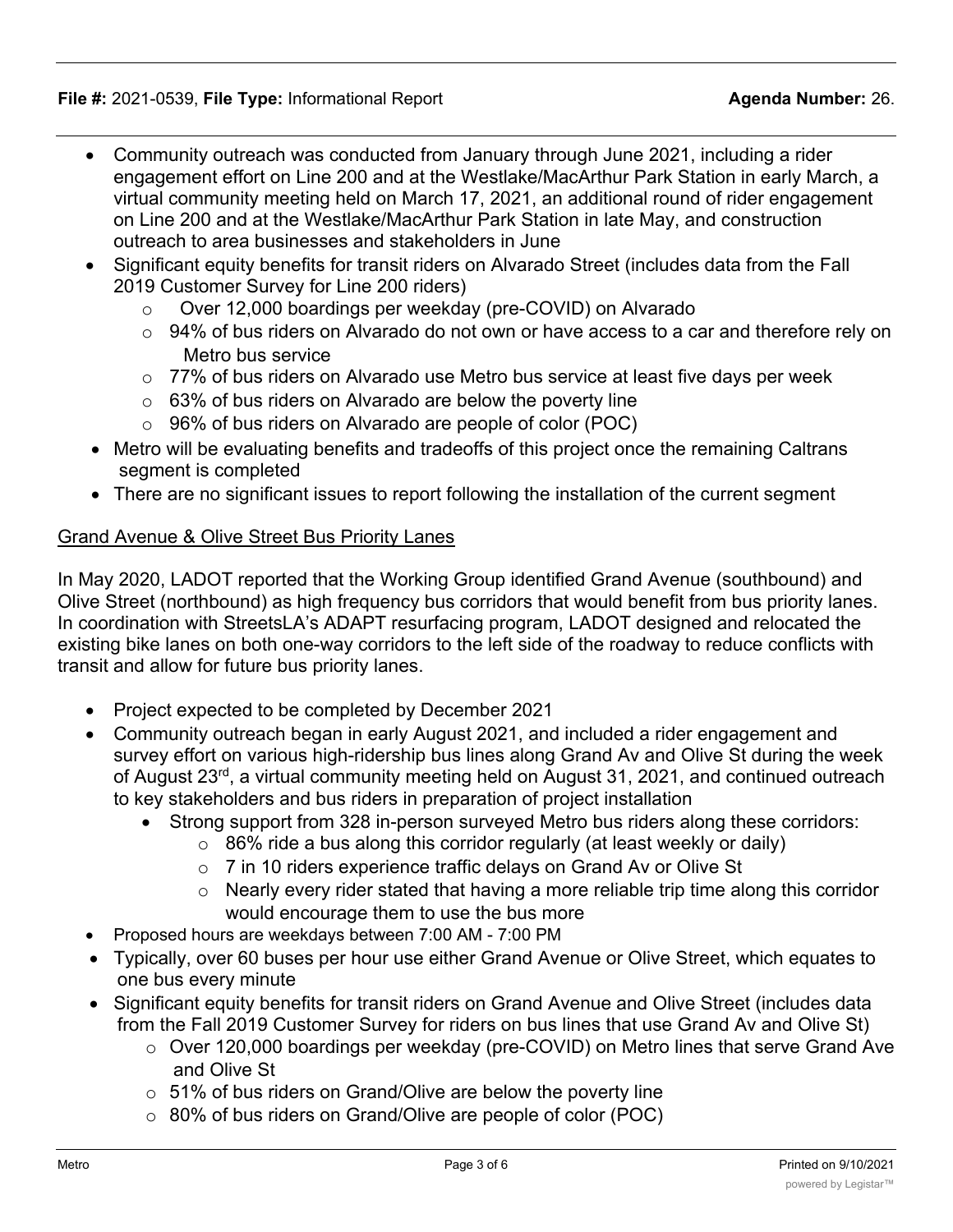- · Benefits to bus riders using routes from South LA, San Gabriel Valley and Gateway Cities
- · Benefits to municipal transit operators including LADOT DASH, Foothill Transit Commuter Express and Torrance Transit 4X

## La Brea Avenue Bus Priority Lanes

Further, the Technical Working Group identified La Brea Avenue, from Sunset Boulevard to Coliseum Street, as the next corridor to study for bus priority lanes. This six-mile-long corridor has a high weekday ridership of 12,500 boardings. With the NextGen Bus Plan service improvements, Line 212 on La Brea Av would see a doubling of peak-hour weekday service from every 15 minutes to every 7  $\frac{1}{2}$  minutes. The existing peak hour, curbside mixed flow lanes would be converted into peak-hour bus priority lanes to support the increased service levels.

- · Proposed hours on weekdays between 7:00 AM 10:00 AM, 3:00 PM 7:00 PM
- · Under NextGen Bus Plan improvements, 8 buses per hour would use La Brea Avenue per direction, which equates to one bus every 7 ½ minutes per direction
- · Significant equity benefits for transit riders on La Brea Avenue (includes data from the Fall 2019 Customer Survey for Line 212 riders)
	- o Over 12,500 boardings per weekday (pre-COVID) on La Brea Avenue
	- $\circ$  76% of bus riders on La Brea Avenue do not own or have access to a car and therefore rely on Metro bus service
	- $\circ$  76% of bus riders on La Brea Avenue use Metro bus service at least five days per week
	- $\circ$  90% of bus riders on La Brea Avenue are people of color (POC)
- · Benefits to riders accessing jobs, residences, and businesses along the La Brea Avenue corridor
	- $\circ$  Over 100,000 residents and nearly 40,000 jobs within a 10-minute walk of proposed bus priority lanes
- · Provides direct connections to E Line (Expo) and future D Line (Purple) extension

Community outreach for the La Brea Avenue Bus Priority Lanes will begin in Fall 2021. Implementation is expected in Winter/Spring of 2022.

### **FINANCIAL IMPACT**

This quarterly update does not have a financial impact to report.

# **EQUITY PLATFORM**

Improving transit service by reallocating priority for single occupant motorists and renewing focus on transit riders increases access to opportunity for groups who may not have those opportunities today.

Since Metro's adoption of the Metro Equity Platform Framework in February 2018, various community-based organizations have expressed the community's desire for equity to be integrated into the community outreach and engagement process. As such, Metro will ensure an open and transparent public participation process that empowers low-income communities and communities of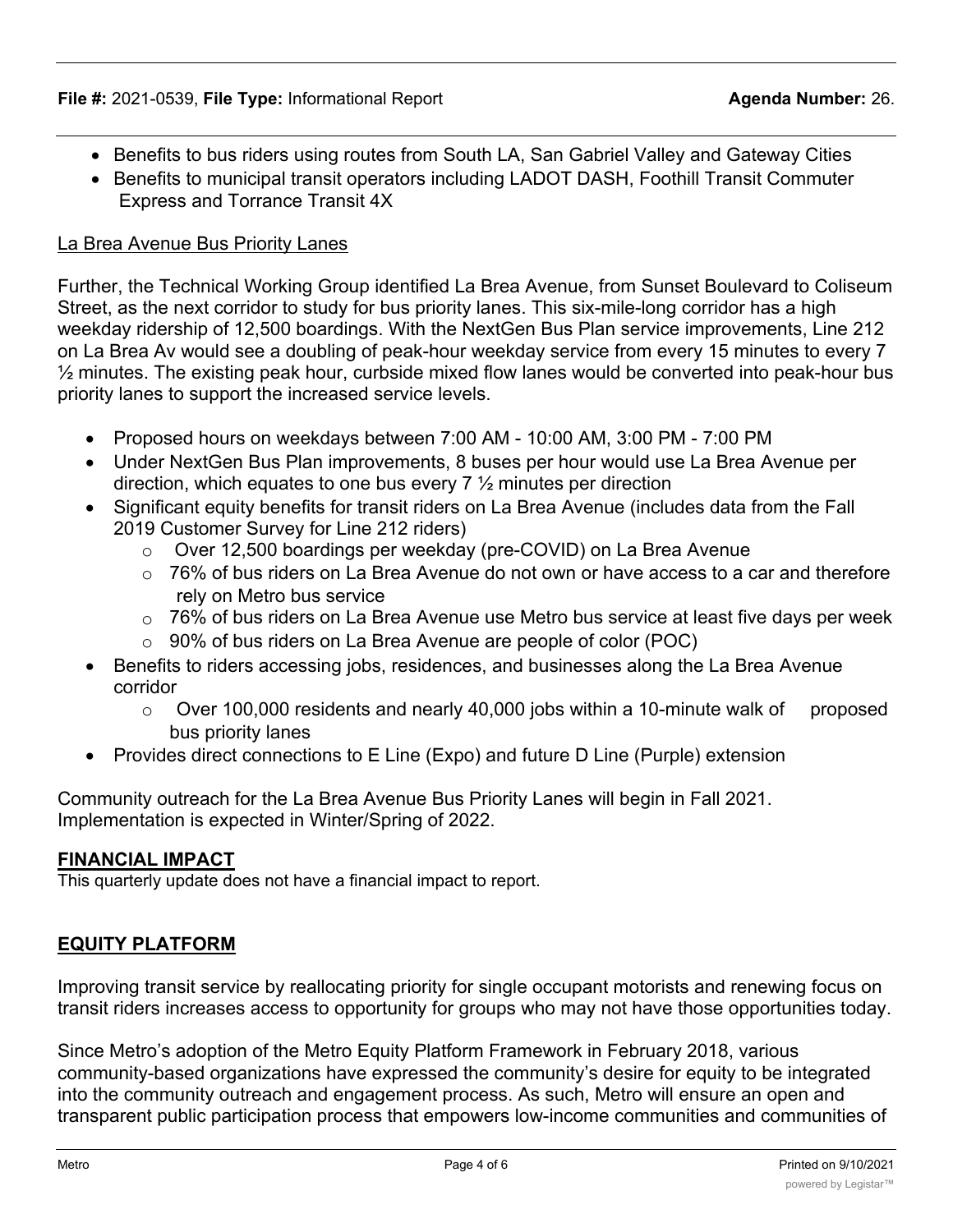color, by removing barriers to participation in decision-making that affects these communities.

Given the COVID-19 pandemic, it is anticipated that future community outreach and engagement will incorporate both significant virtual and traditional methods. Metro recognizes that there are many communities without equal, daily access to the range of social media sites in use. Therefore, the development of each specific community outreach and engagement plan includes the assessment of how best to effectively communicate with technology within low-income, Limited English Proficiency and communities of color, coupled with outreach methods to engage people with disabilities, historically excluded communities, and general population stakeholders. This combined approach provides meaningful and broad public access to the public process. Strategies for public participation will vary depending on the scope and breadth of the project and on what is known to be familiar and accessible locations, forms, and forums for communication.

# **IMPLEMENTATION OF STRATEGIC PLAN GOALS**

The recommendation supports strategic plans:

Goal #1: Provide high quality mobility options that enable people to spend less time traveling. Improving the speed and reliability of the bus network will reduce transit travel times, and improve competitiveness with other transportation options.

Goal #2: Deliver outstanding trip experiences for all users of the transportation system. These initiatives help move more people within the same street capacity, where transit users currently suffer service delays and reliability issues because of single occupant drivers.

Goal #3: Enhance communities and lives through mobility and access to opportunity. With faster transit service and improved reliability, residents have increased access to education and employment, with greater confidence that they will reach their destination on time.

Goal #4: Transform Los Angeles County through regional collaboration and national leadership. Because Metro does not have jurisdiction over local streets and arterials, collaboration with other partner agencies such as LADOT, Caltrans, City and County of Los Angeles are necessary to ensure these speed and reliability improvements are successfully implemented.

# **NEXT STEPS**

The NextGen Bus Speed Engineering Working Group will continue to discuss and analyze future corridors along key arterials for equitable opportunities and are actively collaborating with partner agencies and stakeholders. Staff plans to provide further details about these corridors in the next quarterly update in November/December 2021.

Additionally, Metro continues working with LADOT to improve existing Transit Signal Priority (TSP) and expand TSP to more buses and along non-TSP Tier 1 corridors under the NextGen Bus Plan. Today, only Metro Rapid (Red) buses receive TSP, which can extend green lights to prioritize certain buses. Given the NextGen Bus Plan to combine the best of Metro Rapid priority attributes with Metro Local access for all riders, Metro is exploring the viability to enable TSP on its entire 2,300 bus fleet